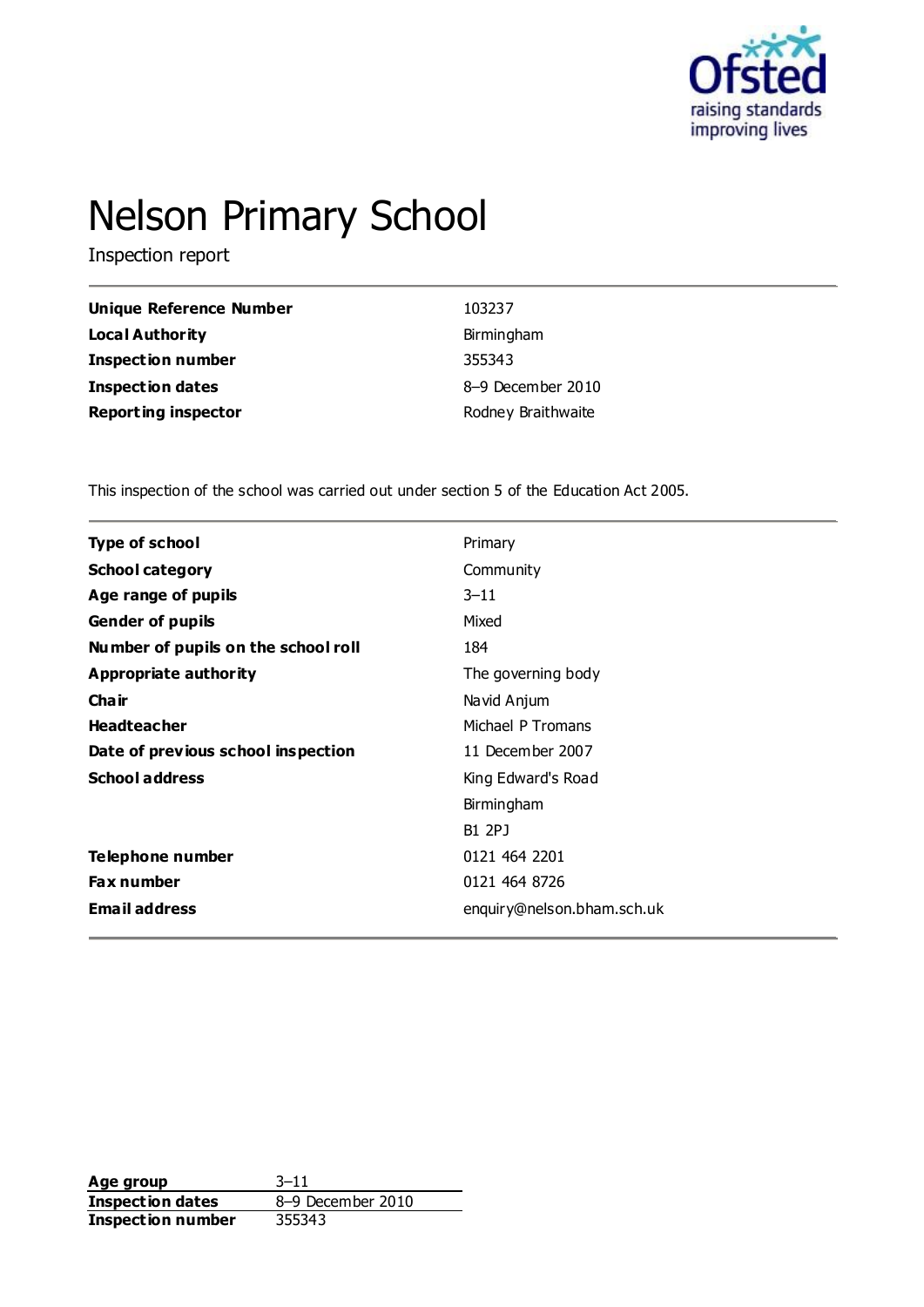The Office for Standards in Education, Children's Services and Skills (Ofsted) regulates and inspects to achieve excellence in the care of children and young people, and in education and skills for learners of all ages. It regulates and inspects childcare and children's social care, and inspects the Children and Family Court Advisory Support Service (Cafcass), schools, colleges, initial teacher training, work-based learning and skills training, adult and community learning, and education and training in prisons and other secure establishments. It assesses council children's services, and inspects services for looked after children, safeguarding and child protection.

Further copies of this report are obtainable from the school. Under the Education Act 2005, the school must provide a copy of this report free of charge to certain categories of people. A charge not exceeding the full cost of reproduction may be made for any other copies supplied.

If you would like a copy of this document in a different format, such as large print or Braille, please telephone 0300 1234 234, or email **[enquiries@ofsted.gov.uk](mailto:enquiries@ofsted.gov.uk)**.

You may copy all or parts of this document for non-commercial educational purposes, as long as you give details of the source and date of publication and do not alter the documentation in any way.

To receive regular email alerts about new publications, including survey reports and school inspection reports, please visit our website and go to 'Subscribe'.

Royal Exchange Buildings St Ann's Square Manchester M2 7LA T: 0300 1234 234 Textphone: 0161 618 8524 E: **[enquiries@ofsted.gov.uk](mailto:enquiries@ofsted.gov.uk)** W: **[www.ofsted.gov.uk](http://www.ofsted.gov.uk/)**

© Crown copyright 2010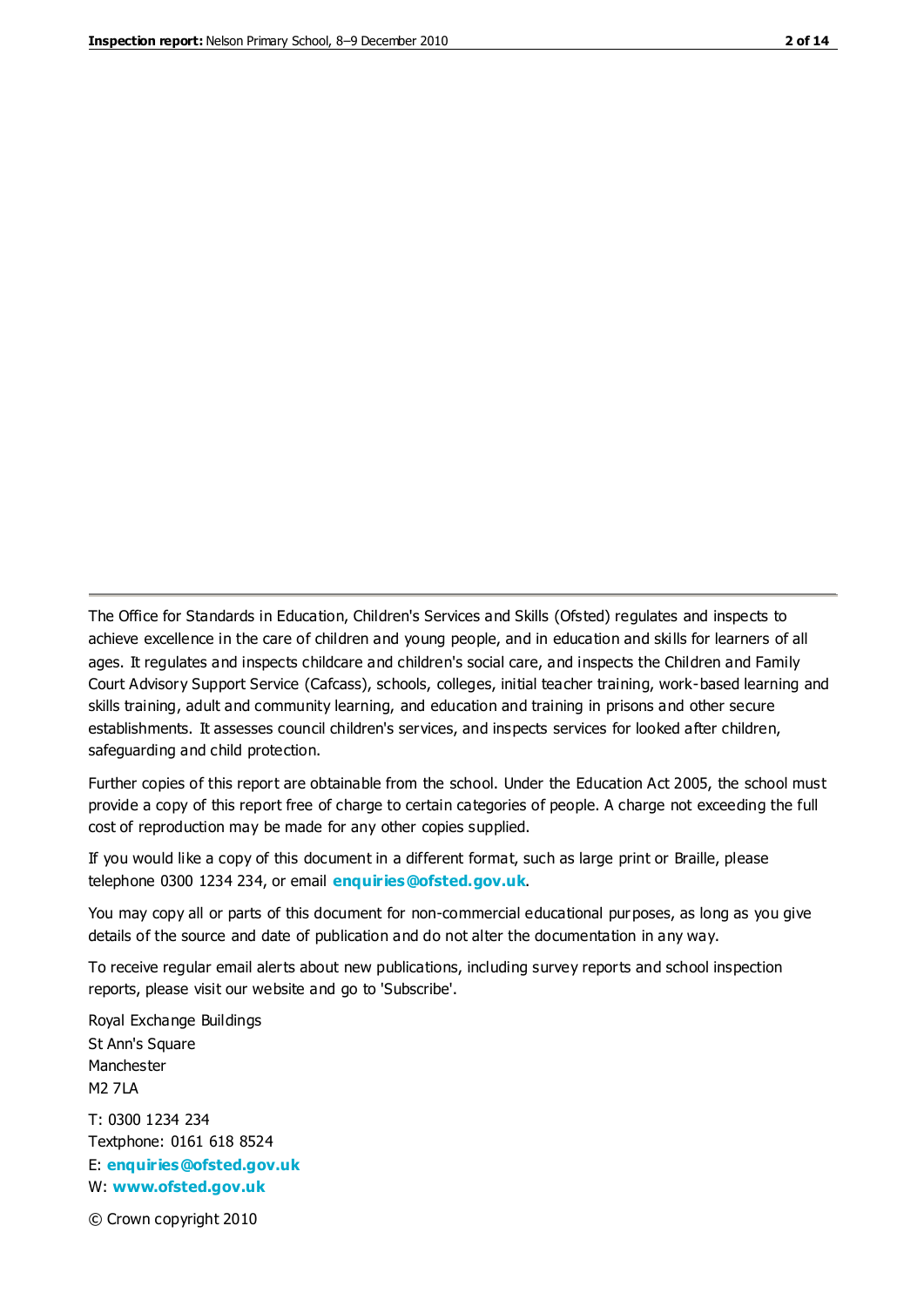# **Introduction**

This inspection was carried out by three additional inspectors. The inspectors visited 15 lessons and observed nine teachers. They held meetings with pupils, the Chair of the Governing Body, staff and a representative of the local authority. They observed the school's work and looked at documentation relating to the attainment and assessment of pupils' progress, the provision for safeguarding, the school's self-evaluation, minutes of the governing body meetings and external evaluations of the school. They also looked at samples of pupils' work and the school development plan. They analysed 72 questionnaires from parents and carers and other responses from pupils and staff.

The inspection team reviewed many aspects of the school's work. It looked in detail at a number of key areas.

- The current attainment and progress of pupils, in particular more-able pupils, pupils in Years 4 and 5 and pupils who have been in school since starting in the Early Years Foundation Stage.
- The effectiveness of assessment strategies and the accuracy of teachers' monitoring and prediction of pupils' progress.
- The skills of children on entry to the Early Years Foundation Stage, and how effectively provision and leadership and management are helping children to make progress.
- The effectiveness of the school in dealing with challenging behaviour and the problems posed by the high mobility of pupils in all year groups.

# **Information about the school**

Nelson is smaller than most primary schools. Children normally enter the school in the Nursery before moving to the Reception class. There are a large number of minority ethnic groups, the largest being of Black Caribbean heritage. Although a much higher-thanaverage proportion of pupils has English as an additional language, there are only a few pupils who are at the early stages of learning English. The proportion of pupils with special educational needs and/or disabilities is broadly average, the largest group having moderate learning difficulties. The school has a small community room where parents and carers meet socially and receive information about the school. The school provides a breakfast club which was not inspected. There is a privately run after-school club on the school site daily which is inspected separately. Significantly more pupils join or leave the school at times other than the usual starting or leaving points. The school has the Enhanced Healthy Schools Award.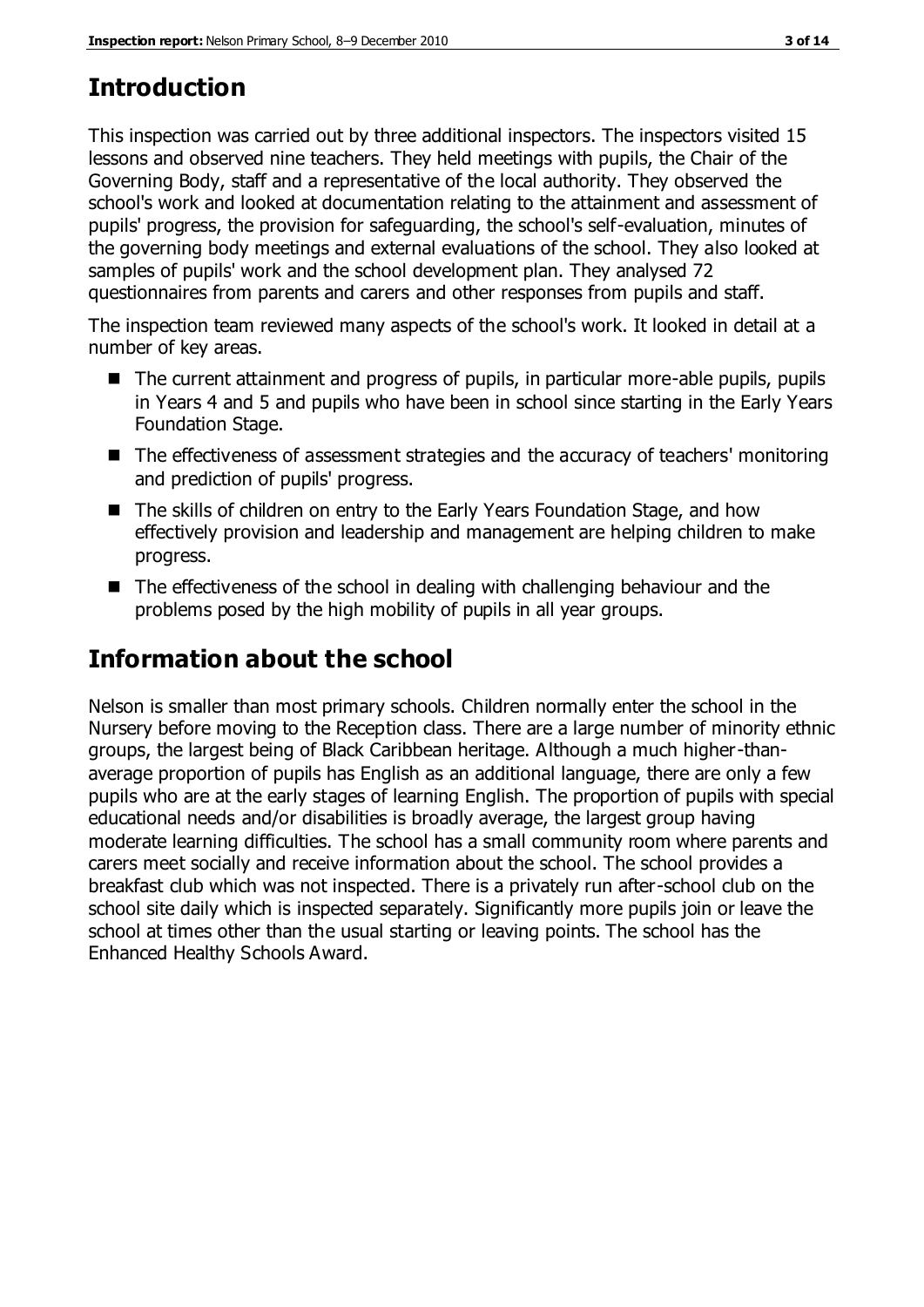# **Inspection judgements**

## **Overall effectiveness: how good is the school? 2**

#### **The school's capacity for sustained improvement 2**

## **Main findings**

Nelson is a good school. In the last two years the leaders of the school, led by a determined and passionate headteacher, have worked unceasingly and successfully to overcome the many difficulties and barriers to learning which face some of their pupils. A s a result, the attainment and progress of pupils have risen, teaching has improved, attendance is improving and pupils' behaviour is good. All these developments are improvements on the past performance of the school and demonstrate the school's good capacity for sustaining improvement. In addition the school evaluates itself very accurately and robustly, so that it has a clear understanding of its strengths and areas in need of improvement. The school's over-riding characteristic is its excellent care, support and guidance for the welfare and development of all its pupils. This includes not only pupils with special educational needs and/or disabilities and pupils in the early stages of learning English, but also the many pupils who enter the school at times other than the usual starting points. The school cares especially well for those pupils in the most vulnerable circumstances and has developed a very strong infra-structure of support and nurture. This is greatly appreciated by parents who have very positive views of the school, as for example the one who commented, 'Nelson is a great school. Since coming here my child has progressed tremendously.' These views are shared by the pupils. They have good attitudes to their learning, are friendly and lively and enjoy school. They are all fully included in school life and participate with gusto in the many opportunities they are given.

Children make steady progress in their learning in the Early Years Foundation Stage, and this accelerates as they develop their basic skills as they move through the school. By the time they transfer to secondary schools at the end of Year 6, many pupils are reaching average standards in writing, reading and mathematics and are achieving well. The school recognises some inconsistency in attainment and is taking steps to ensure improvement and less variation. Teaching is well planned and often lively and helps pupils to make good progress. However, although improving, basic skills of grammar, punctuation, handwriting and spelling are not sufficiently secure in all groups. Teachers' marking does not always highlight simple errors of technical or subject specific language. The school also recognises that recent improvements in mathematics have yet to be reinforced by building upon the skills of calculation and problem solving. Although teachers are encouraging more speaking and explanations of learning by pupils, this has not yet resulted in them regularly answering questions with extended answers and interesting vocabulary.

The leadership and staff share a common purpose and ambition to do the very best for their pupils, and the school has a vibrant and welcoming ethos. The governing body makes a sound contribution to the management of the school. Governors realise that, with changes in their personnel, further training is needed in order for them to monitor and evaluate the school's performance with rigour.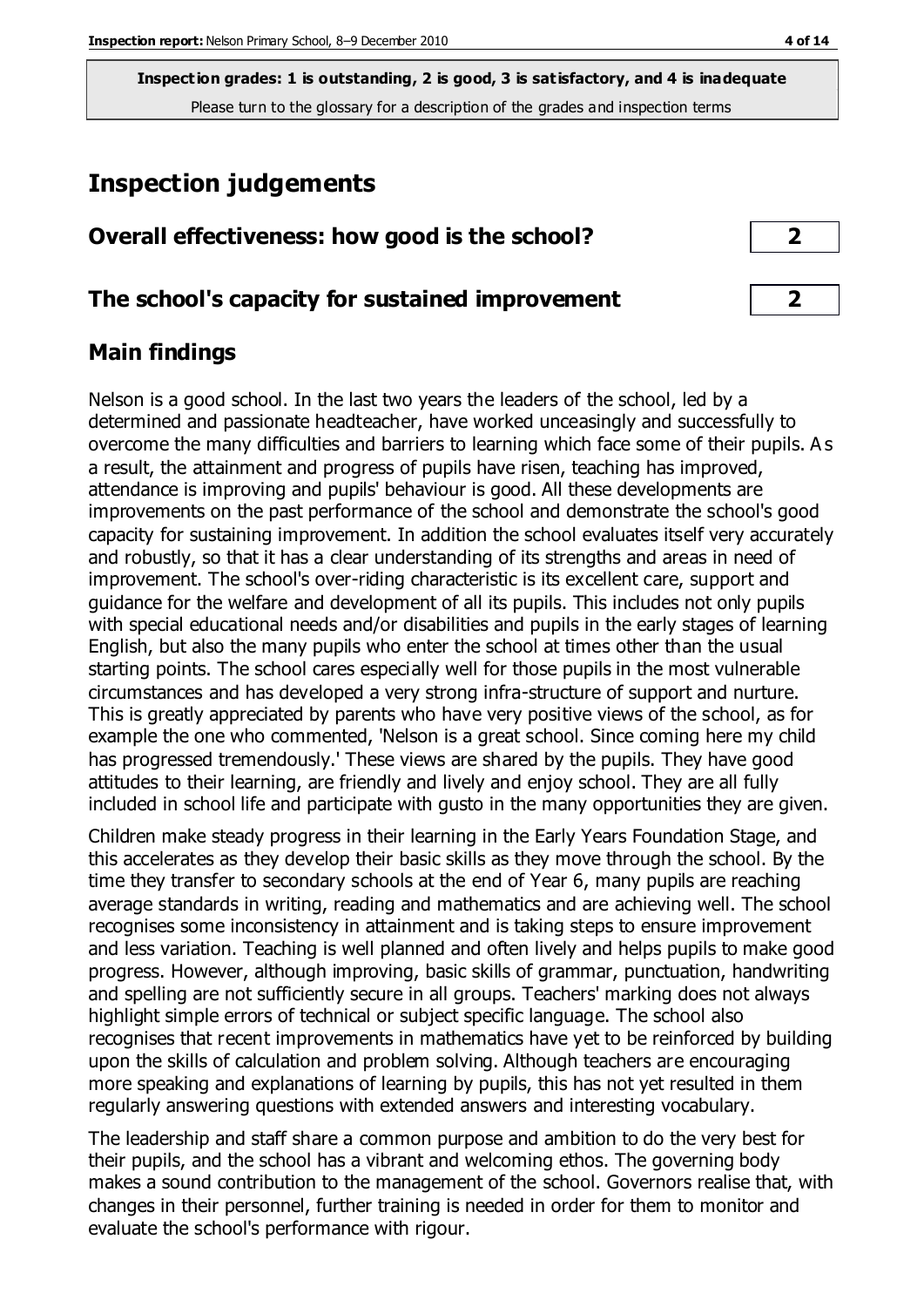#### **What does the school need to do to improve further?**

- Raise the consistency of attainment in writing and mathematics by:
	- making certain that the basic skills of grammar, punctuation, spelling and  $\,$ handwriting are taught rigorously in all classes and that areas for pupils' improvement are reflected in teacher's marking in all subjects
	- building upon the development of pupils' skills in calculation and problem solving
	- offering more opportunities to pupils to develop their speaking skills and giving extended answers to questions.
- **E** Ensure that members of the governing body play a fully proactive role in the leadership and management of the school by:
	- encouraging them to take every opportunity to participate in governor training  $\equiv$ courses
	- increasing their involvement in monitoring activities and in evaluating the effectiveness of their policies and practices.

#### **Outcomes for individuals and groups of pupils 2**

Most pupils enter school in the Early Years Foundation Stage with skills below those expected for their age. Until 2009, pupils' attainment on leaving the school at the end of Year 6 was well below average. However, as a result of actions taken by the school, especially in improving teaching, attainment for the last two years has been almost in line with national averages in writing, reading and mathematics. Evidence from the inspection confirms that this trend is continuing. Pupils achieve well and enjoy their learning. This applies to all groups, particularly boys who in the past have not been provided with sufficiently stimulating and practical learning opportunities. They now find learning more fun, such as in Year 4 when pupils watched a video showing the development of a frog. Pupils then joined in enthusiastically identifying connective words which they could use in their writing. There are also signs that more-able pupils are being challenged effectively, so that more of them are reaching above-average standards. There is still evidence, however, of some inconsistency in attainment year-on-year within specific subjects and the school is taking action so that these occasional blips in attainment are eliminated.

Pupils have a good understanding of what is involved in developing a healthy lifestyle, including their careful choices of healthy foods which is very evident at lunchtimes when nearly all choose to take school meals. They also enjoy frequent opportunities to take part in sporting competitions and clubs. Pupils feel safe in school and behave sensibly and responsibly. This is because the leadership has been determined to improve the past legacy of the challenging behaviour of a small number of pupils. Consequently, pupils respect each other and adults, and pupils new to the school rapidly learn what is expected of them. Although they identify rare cases of bullying, pupils feel that adults deal with these quickly and fairly, and that the school is a peaceful multicultural society. The high number of pupils entering and leaving the school has posed attendance problems for some time. However, the attendance trend is improving rapidly and the large majority of pupils have good attendance. This is helping pupils to be prepared satisfactorily for their future education. Pupils are proud to take responsibility in their school, helping to make decisions on classroom rules, selecting playground equipment and being represented on the school's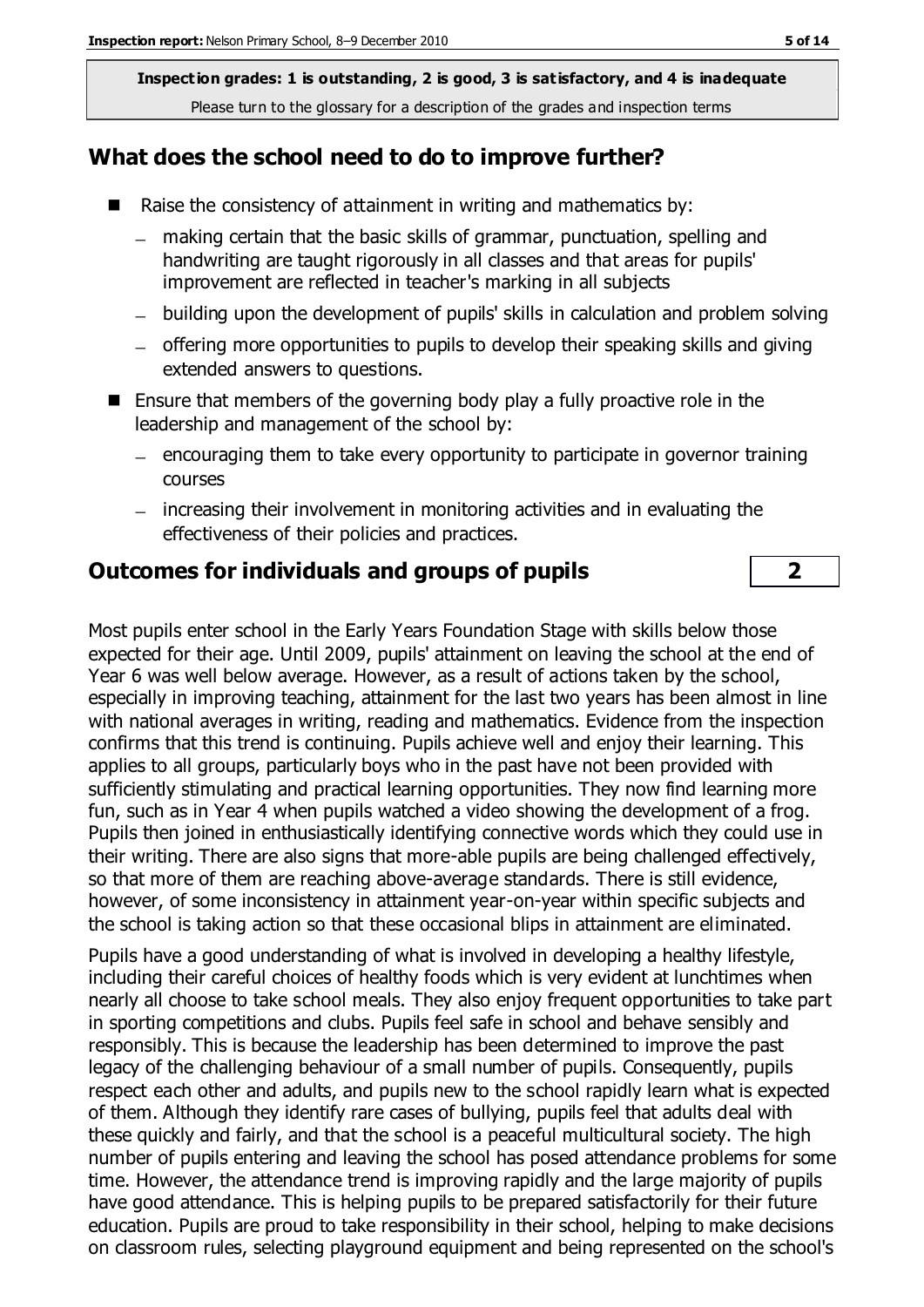**Inspection grades: 1 is outstanding, 2 is good, 3 is satisfactory, and 4 is inadequate**

Please turn to the glossary for a description of the grades and inspection terms

health and safety committee. Their interest also extends successfully into the local community where they join in many events and festivals.

These are the grades for pupils' outcomes

| Pupils' achievement and the extent to which they enjoy their learning                                                     |                |
|---------------------------------------------------------------------------------------------------------------------------|----------------|
| Taking into account:<br>Pupils' attainment <sup>1</sup>                                                                   | 3              |
| The quality of pupils' learning and their progress                                                                        | 2              |
| The quality of learning for pupils with special educational needs and/or disabilities<br>and their progress               | $\mathcal{P}$  |
| The extent to which pupils feel safe                                                                                      | $\overline{2}$ |
| Pupils' behaviour                                                                                                         | $\mathbf{2}$   |
| The extent to which pupils adopt healthy lifestyles                                                                       | $\overline{2}$ |
| The extent to which pupils contribute to the school and wider community                                                   | $\overline{2}$ |
| The extent to which pupils develop workplace and other skills that will contribute to<br>their future economic well-being |                |
| Taking into account:<br>Pupils' attendance <sup>1</sup>                                                                   |                |
| The extent of pupils' spiritual, moral, social and cultural development                                                   | 2              |

<sup>1</sup> The grades for attainment and attendance are: 1 is high; 2 is above average; 3 is broadly average; and 4 is low

## **How effective is the provision?**

Teaching and learning are good. Teachers have good relationships with their pupils and constantly encourage good behaviour, resulting in pupils' very positive attitudes to learning. Assessment information is used effectively to plan tasks for all ability groups, so that all pupils make good progress. Teachers use interactive whiteboards well in order to provide stimulating learning opportunities for pupils. The best teaching moves learning on at good pace and encourages pupils to combine their imagination with their basic skills. This was observed to excellent effect in Year 2 when pupils were writing poems about the life stories of inanimate objects, such as pencils. However, there is some inconsistency in teachers' promotion of skills in handwriting, grammar and punctuation, so that although pupils' writing is often creative they make too many careless mistakes. Teachers question pupils frequently about their learning, but sometimes questions do not encourage thinking or speaking skills sufficiently.

A feature of the provision of a good curriculum is the way in which teachers' planning builds on pupils' prior experiences. There are good partnerships with the local schools' consortium where provision is made for the needs of gifted and talented pupils. The school provides a wide range of extra-curricular activities, visitors, visits and clubs which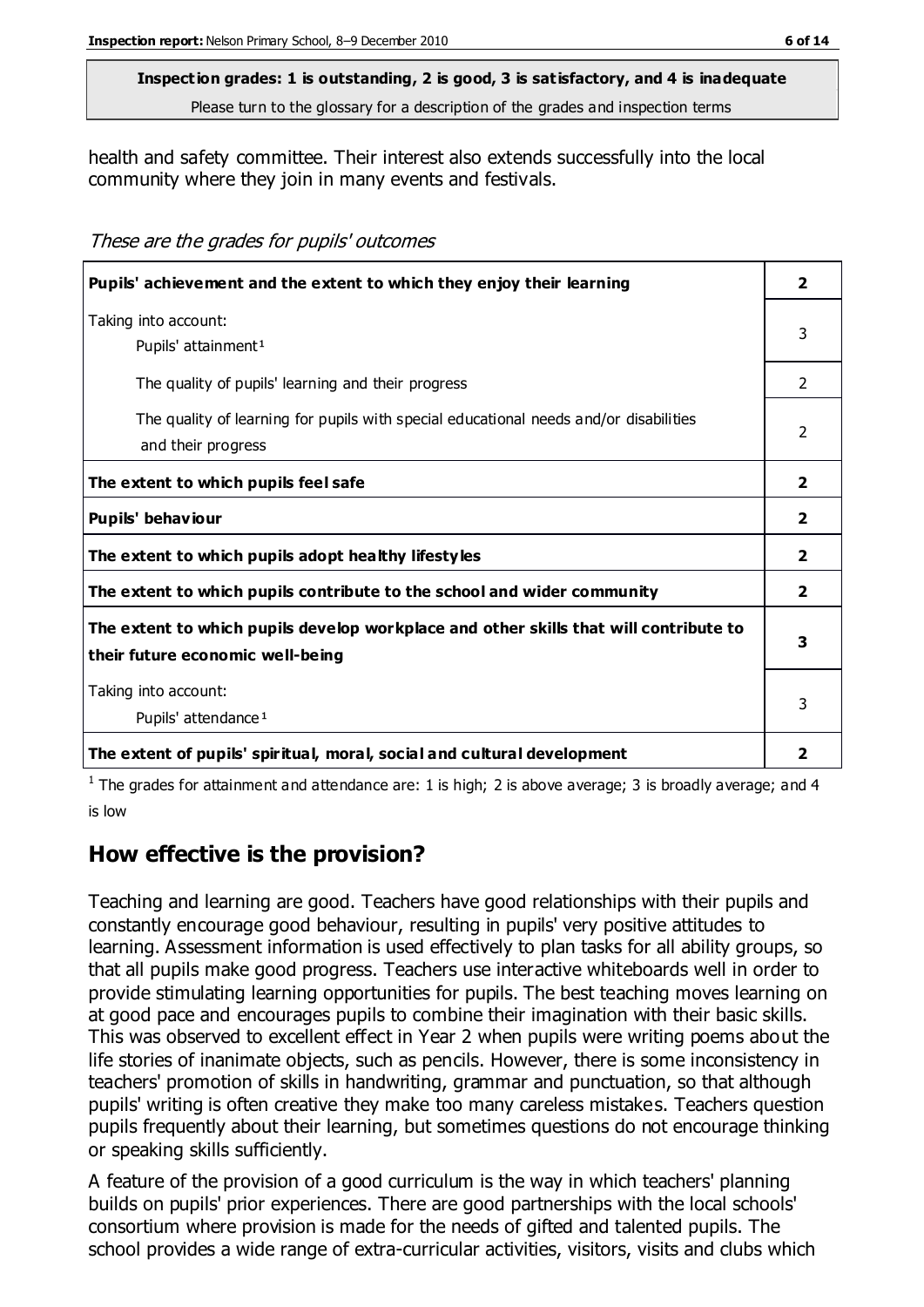are well attended. Pupils also have opportunities to learn Spanish and play brass instruments with visiting specialist teachers. There is a strong emphasis on personal and emotional development and finding out about life in other communities. This contributes strongly to the good outcomes in pupils' moral, social and cultural education. The school is rightly placing increasing emphasis on pupils' application of their basic skills in literacy, numeracy and information and communication technology in other subjects.

There is a strong ethos of care and consideration for all pupils and excellent relationships everywhere in the school. The school provides particularly well for pupils from the most vulnerable circumstances. They have extensive one-to-one support and there are a number of small nurture groups which are equally well supported. Teaching assistants and the learning mentor are especially active in many of these interventions. Pupils feel very safe and have great confidence in the adults in the school. Provision for child protection and risk assessment is fully in place. Procedures for tackling attendance issues are very robust. Transition arrangements foster confidence and a strong sense of school community.

| The quality of teaching                                                                                    |  |
|------------------------------------------------------------------------------------------------------------|--|
| Taking into account:<br>The use of assessment to support learning                                          |  |
| The extent to which the curriculum meets pupils' needs, including, where relevant,<br>through partnerships |  |
| The effectiveness of care, guidance and support                                                            |  |

These are the grades for the quality of provision

## **How effective are leadership and management?**

The headteacher, the deputy headteacher and assistant headteacher form a strong team with many complementary skills. Together they have built a staff which shares their ambition for a continually improving school providing for the diverse needs of all pupils. Morale is high and a number of successes, notably the raising of attainment and the significant improvement in pupils' behaviour, has encouraged everyone to have great confidence in the future development of the school. Pupils are very well cared for in an inclusive learning environment where they all have every opportunity to progress in their learning and personal development. The leadership is especially proactive in ensuring that the significant numbers of pupils who enter the school in years other than the Early Years Foundation Stage are given every chance to shine.

The marked improvement in teaching and learning in the last two years has been brought about mainly because of regular and accurate monitoring by leaders. Teachers respond positively to suggestions for the further refining of their teaching skills, although there is an over-concentration on the awarding of specific grades for lesson observations rather than the developmental aspects. Many members of staff have management responsibilities and accept their accountability. This is ensuring that all groups of pupils, including those with special educational needs and/or disabilities and pupils in the early stages of learning English, are enabled to make good progress. The governing body shares the values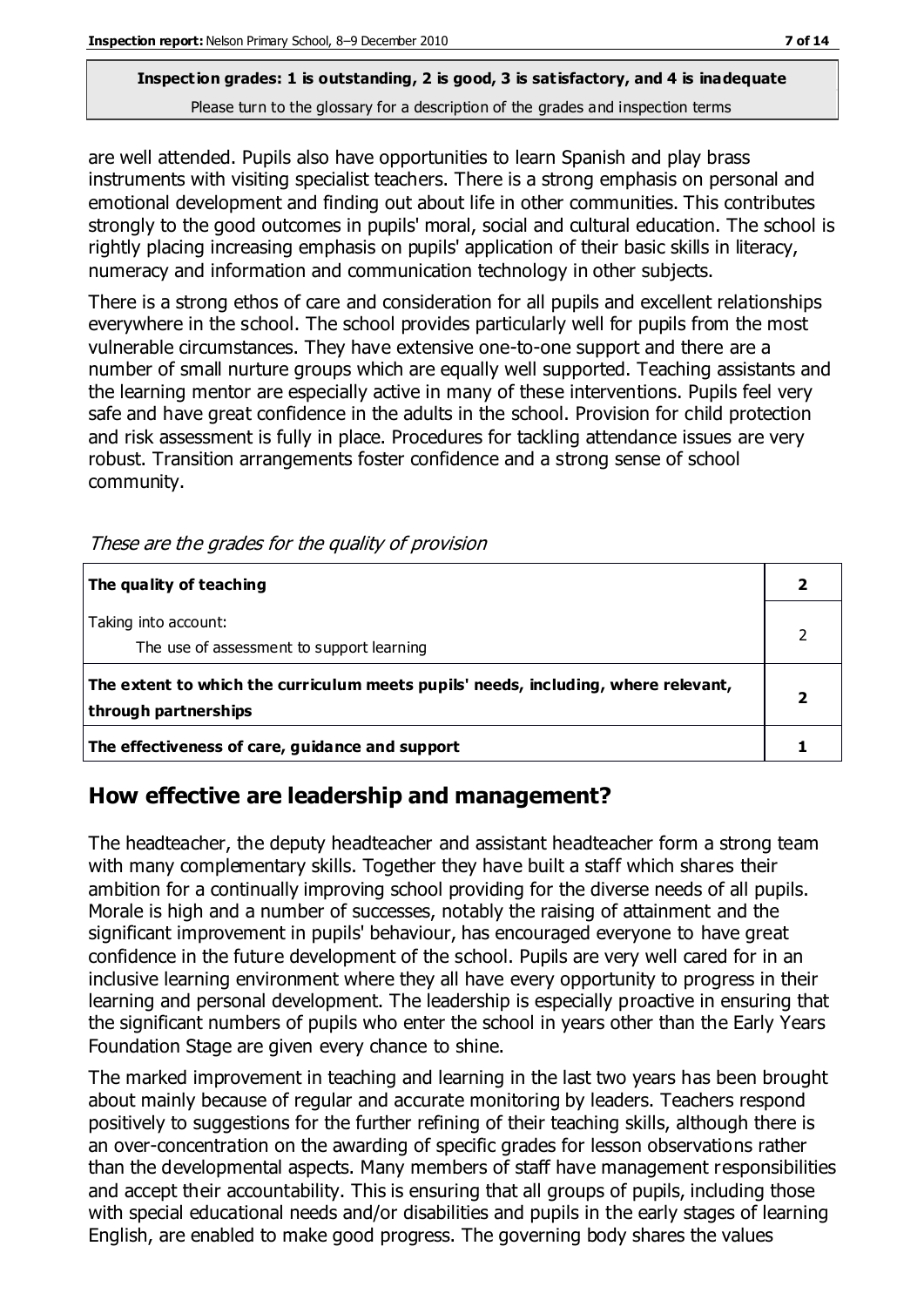evident throughout the school and fulfils all its statutory requirements for the provision of good safeguarding and health and safety arrangements. Governors ensure that all staff are well trained and records are meticulously maintained, and the views of pupils and parents are taken into account. However, the governing body is over-reliant on advice and information from senior leaders in the school. Some governors are very recent recruits and the experienced Chair of the Governing Body is aware that governors need more training in order to fully understand their roles, especially in monitoring and evaluating school improvement.

Parents and carers are encouraged to play a full part in the learning of their children. They appreciate the openness and help of teachers, and the constant availability of senior leaders to discuss any concerns. Partnerships to promote the learning and well-being of pupils are good. These include the local extended schools cluster and the Birmingham Family Learning organisation which is based in the school. Provision for community cohesion has been developing strongly since the appointment of a coordinator, and is now good. Pupils are involved in workshops exploring Fair Trade, childhood poverty, water aid, Build Africa and supporting communities through Oxfam. There are numerous links to the local community and further links with national and international schools in rural Warwickshire and Guadeloupe have been established.

| The effectiveness of leadership and management in embedding ambition and driving<br>improvement                                                                  |                |
|------------------------------------------------------------------------------------------------------------------------------------------------------------------|----------------|
| Taking into account:<br>The leadership and management of teaching and learning                                                                                   | $\mathcal{P}$  |
| The effectiveness of the governing body in challenging and supporting the<br>school so that weaknesses are tackled decisively and statutory responsibilities met | 3              |
| The effectiveness of the school's engagement with parents and carers                                                                                             | $\mathbf{2}$   |
| The effectiveness of partnerships in promoting learning and well-being                                                                                           | $\overline{2}$ |
| The effectiveness with which the school promotes equality of opportunity and tackles<br>discrimination                                                           | 2              |
| The effectiveness of safeguarding procedures                                                                                                                     | $\overline{2}$ |
| The effectiveness with which the school promotes community cohesion                                                                                              | $\overline{2}$ |
| The effectiveness with which the school deploys resources to achieve value for money                                                                             | 2              |

These are the grades for leadership and management

## **Early Years Foundation Stage**

Most children enter the Nursery with skills well below those expected for their age, especially in communication, language and literacy and personal development. A few have little knowledge of English. Satisfactory teaching ensures that children make satisfactory progress in all areas of their learning in both Nursery and Reception. Staff are working diligently to improve children's skills, especially in developing reading and writing skills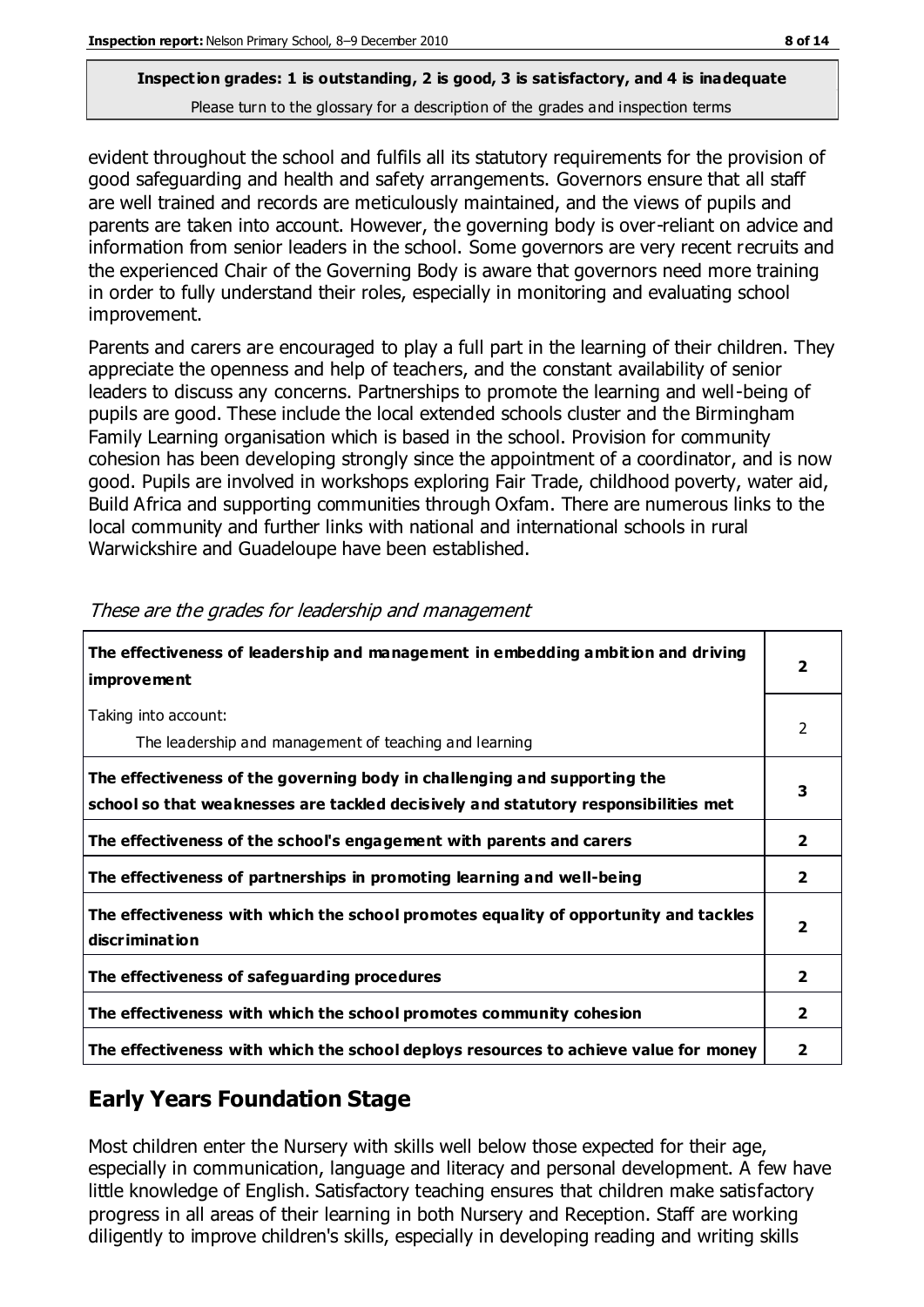through knowledge of letters and sounds. The school has tried hard to improve the learning environment which is spacious and has improved resources. However, children are too directed by adults in most of their learning and do not have enough opportunities to make their own choices. Their learning is based strongly upon improving basic skills, but sometimes provision fails to encourage children to use their imaginations and generate excitement in their activities. Staff have a good knowledge of the needs of all their children and assessment data are both accurate and used regularly in planning. This enables staff to move children into other groups of learners when progress is accelerated. Children behave well and enjoy their learning, such as when observed identifying and naming simple shapes. They respond well, are respectful of adults and are learning to work cooperatively with each other.

The leadership and management of the Early Years Foundation Stage are satisfactory and ensure that all necessary safeguarding and child protection procedures are firmly in place. The school has recently agreed to involve the local authority in advice and support for the new leader. Parents and carers are pleased with the start their children have to their education, and the very approachable staff does all it can to involve them in their children's learning. Transition arrangements for children moving into the main school are good.

| Overall effectiveness of the Early Years Foundation Stage                             |  |
|---------------------------------------------------------------------------------------|--|
| Taking into account:<br>Outcomes for children in the Early Years Foundation Stage     |  |
| The quality of provision in the Early Years Foundation Stage                          |  |
| The effectiveness of leadership and management of the Early Years Foundation<br>Stage |  |

These are the grades for the Early Years Foundation Stage

## **Views of parents and carers**

Over a third of parents and carers responded to the questionnaire. Nearly all were overwhelmingly positive about the school. They feel that their children enjoy school, are safe, that teaching is good, that the school manages behaviour well and that their children make good progress. A typical view of the school made by a parent is, 'My child enjoys school very much, likes the teachers, has a good level of education and I am pleased with her progress.' A small number of parents do not think the school helps their child to have a healthy lifestyle. The inspectors found no evidence to support this as the school provides pupils with much information and many opportunities to be healthy.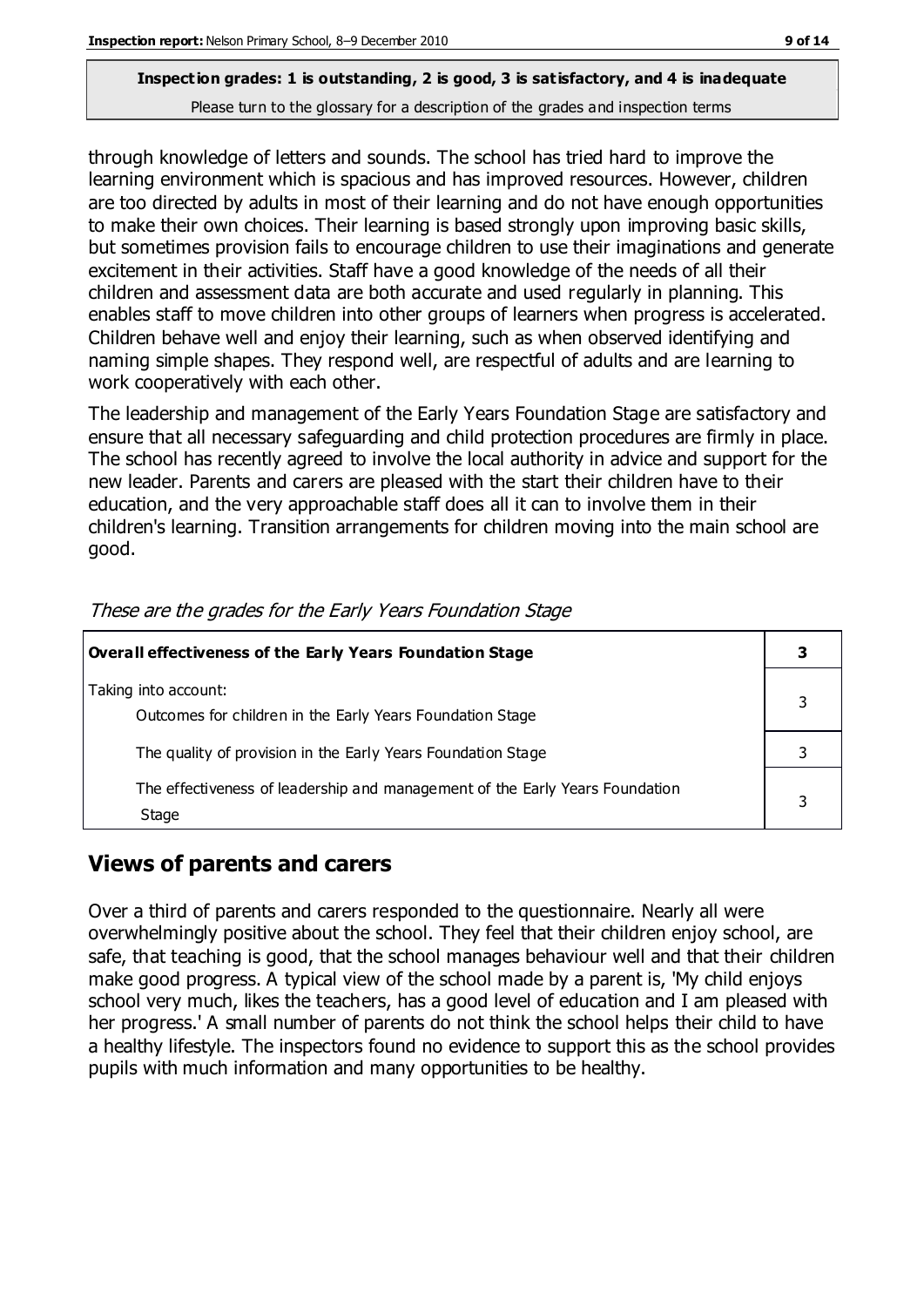#### **Responses from parents and carers to Ofsted's questionnaire**

Ofsted invited all the registered parents and carers of pupils registered at Nelson Junior and Infant School to complete a questionnaire about their views of the school.

In the questionnaire, parents and carers were asked to record how strongly they agreed with 13 statements about the school. The inspection team received 72 completed questionnaires by the end of the on-site inspection. In total, there are 184 pupils registered at the school.

| <b>Statements</b>                                                                                                                                                                                                                                       | <b>Strongly</b><br>agree |               | Agree        |               | <b>Disagree</b> |                | <b>Strongly</b><br>disagree |               |
|---------------------------------------------------------------------------------------------------------------------------------------------------------------------------------------------------------------------------------------------------------|--------------------------|---------------|--------------|---------------|-----------------|----------------|-----------------------------|---------------|
|                                                                                                                                                                                                                                                         | <b>Total</b>             | $\frac{0}{0}$ | <b>Total</b> | $\frac{0}{0}$ | <b>Total</b>    | $\frac{0}{0}$  | <b>Total</b>                | $\frac{0}{0}$ |
| My child enjoys school                                                                                                                                                                                                                                  | 43                       | 60            | 29           | 40            | 0               | $\mathbf 0$    | 0                           | $\mathbf 0$   |
| The school keeps my child<br>safe                                                                                                                                                                                                                       | 35                       | 49            | 33           | 46            | 4               | 6              | 0                           | $\pmb{0}$     |
| My school informs me about<br>my child's progress                                                                                                                                                                                                       | 31                       | 43            | 39           | 54            | $\mathbf{1}$    | $\mathbf{1}$   | $\mathbf{0}$                | $\mathbf 0$   |
| My child is making enough<br>progress at this school                                                                                                                                                                                                    | 33                       | 46            | 38           | 53            | $\mathbf{1}$    | 1              | 0                           | $\mathbf 0$   |
| The teaching is good at this<br>school                                                                                                                                                                                                                  | 34                       | 47            | 37           | 51            | $\mathbf{1}$    | 1              | 0                           | $\mathbf 0$   |
| The school helps me to<br>support my child's learning                                                                                                                                                                                                   | 31                       | 43            | 38           | 53            | 3               | 4              | $\mathbf 0$                 | $\mathbf 0$   |
| The school helps my child to<br>have a healthy lifestyle                                                                                                                                                                                                | 38                       | 53            | 28           | 39            | 5               | $\overline{7}$ | 0                           | $\mathbf 0$   |
| The school makes sure that<br>my child is well prepared for<br>the future (for example<br>changing year group,<br>changing school, and for<br>children who are finishing<br>school, entering further or<br>higher education, or entering<br>employment) | 26                       | 36            | 39           | 54            | $\overline{2}$  | 3              | $\mathbf 0$                 | $\mathbf 0$   |
| The school meets my child's<br>particular needs                                                                                                                                                                                                         | 24                       | 33            | 45           | 63            | $\overline{2}$  | 3              | $\mathbf{0}$                | $\mathbf 0$   |
| The school deals effectively<br>with unacceptable behaviour                                                                                                                                                                                             | 30                       | 42            | 40           | 56            | $\mathbf{1}$    | 1              | 0                           | $\pmb{0}$     |
| The school takes account of<br>my suggestions and concerns                                                                                                                                                                                              | 31                       | 43            | 38           | 53            | $\overline{2}$  | 3              | 1                           | 1             |
| The school is led and<br>managed effectively                                                                                                                                                                                                            | 32                       | 44            | 33           | 46            | $\overline{2}$  | 3              | $\mathbf 0$                 | $\mathbf 0$   |
| Overall, I am happy with my<br>child's experience at this<br>school                                                                                                                                                                                     | 38                       | 53            | 32           | 44            | $\mathbf{1}$    | 1              | $\mathbf 0$                 | $\pmb{0}$     |

The table above summarises the responses that parents and carers made to each statement. The percentages indicate the proportion of parents and carers giving that response out of the total number of completed questionnaires. Where one or more parents and carers chose not to answer a particular question, the percentages will not add up to 100%.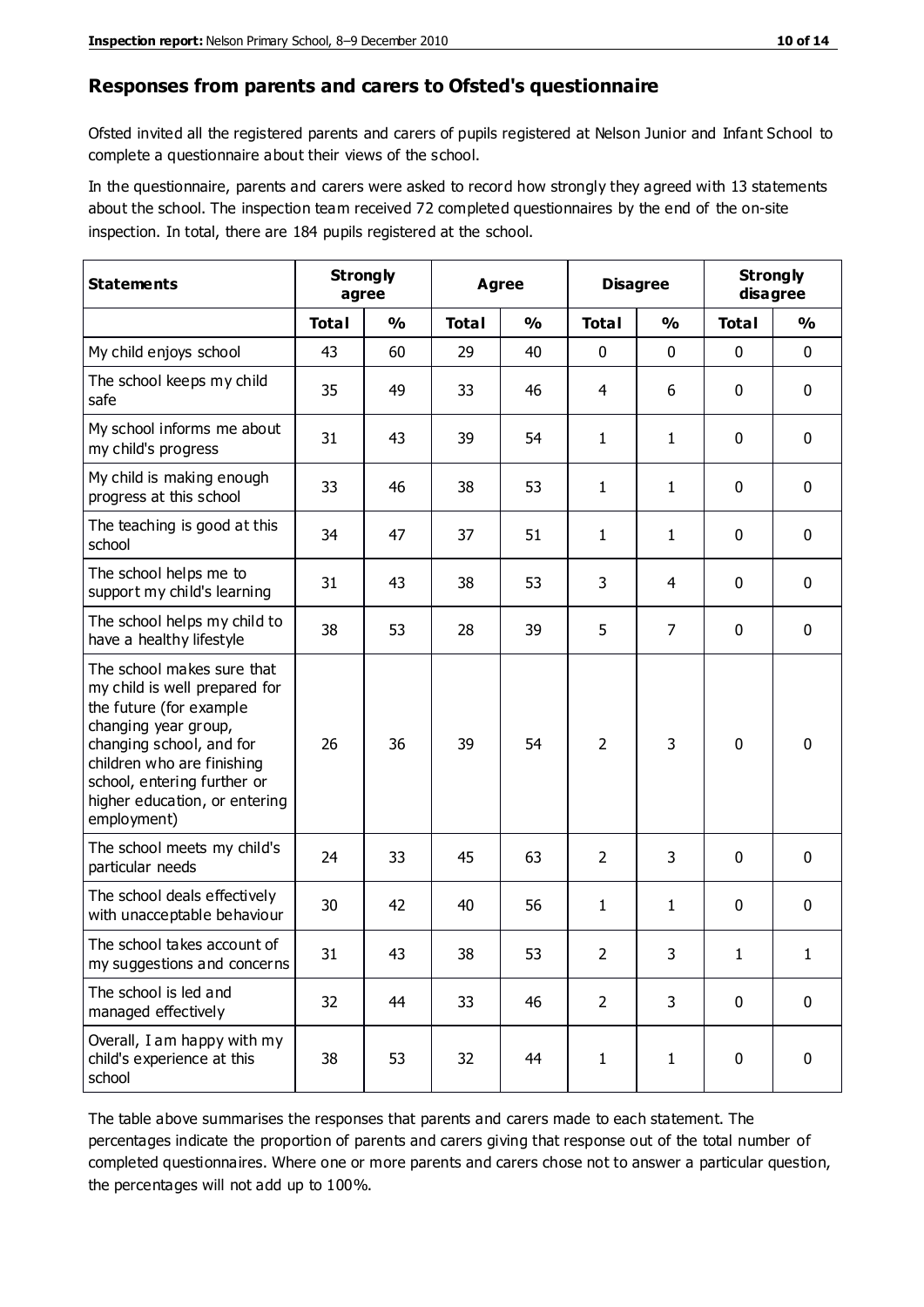## **Glossary**

| Grade   | <b>Judgement</b> | <b>Description</b>                                                                                                                                                                                                            |
|---------|------------------|-------------------------------------------------------------------------------------------------------------------------------------------------------------------------------------------------------------------------------|
| Grade 1 | Outstanding      | These features are highly effective. An outstanding school<br>provides exceptionally well for all its pupils' needs.                                                                                                          |
| Grade 2 | Good             | These are very positive features of a school. A school that<br>is good is serving its pupils well.                                                                                                                            |
| Grade 3 | Satisfactory     | These features are of reasonable quality. A satisfactory<br>school is providing adequately for its pupils.                                                                                                                    |
| Grade 4 | Inadequate       | These features are not of an acceptable standard. An<br>inadequate school needs to make significant improvement<br>in order to meet the needs of its pupils. Ofsted inspectors<br>will make further visits until it improves. |

#### **What inspection judgements mean**

#### **Overall effectiveness of schools**

|                       | Overall effectiveness judgement (percentage of schools) |      |                     |                   |
|-----------------------|---------------------------------------------------------|------|---------------------|-------------------|
| <b>Type of school</b> | <b>Outstanding</b>                                      | Good | <b>Satisfactory</b> | <b>Inadequate</b> |
| Nursery schools       | 58                                                      | 36   | 4                   | $\overline{2}$    |
| Primary schools       | 8                                                       | 43   | 40                  | 9                 |
| Secondary schools     | 10                                                      | 35   | 42                  | 13                |
| Sixth forms           | 13                                                      | 39   | 45                  | 3                 |
| Special schools       | 33                                                      | 42   | 20                  | 4                 |
| Pupil referral units  | 18                                                      | 40   | 29                  | 12                |
| All schools           | 11                                                      | 42   | 38                  | 9                 |

New school inspection arrangements were introduced on 1 September 2009. This means that inspectors now make some additional judgements that were not made previously.

The data in the table above are for the period 1 September 2009 to 31 March 2010 and are the most recently published data available (see **[www.ofsted.gov.uk](http://www.ofsted.gov.uk/)**). Please note that the sample of schools inspected during the autumn and spring terms 2009/10 was not representative of all schools nationally, as weaker schools are inspected more frequently than good or outstanding schools.

Percentages are rounded and do not always add exactly to 100. Secondary school figures include those that have sixth forms, and sixth form figures include only the data specifically for sixth form inspection judgements.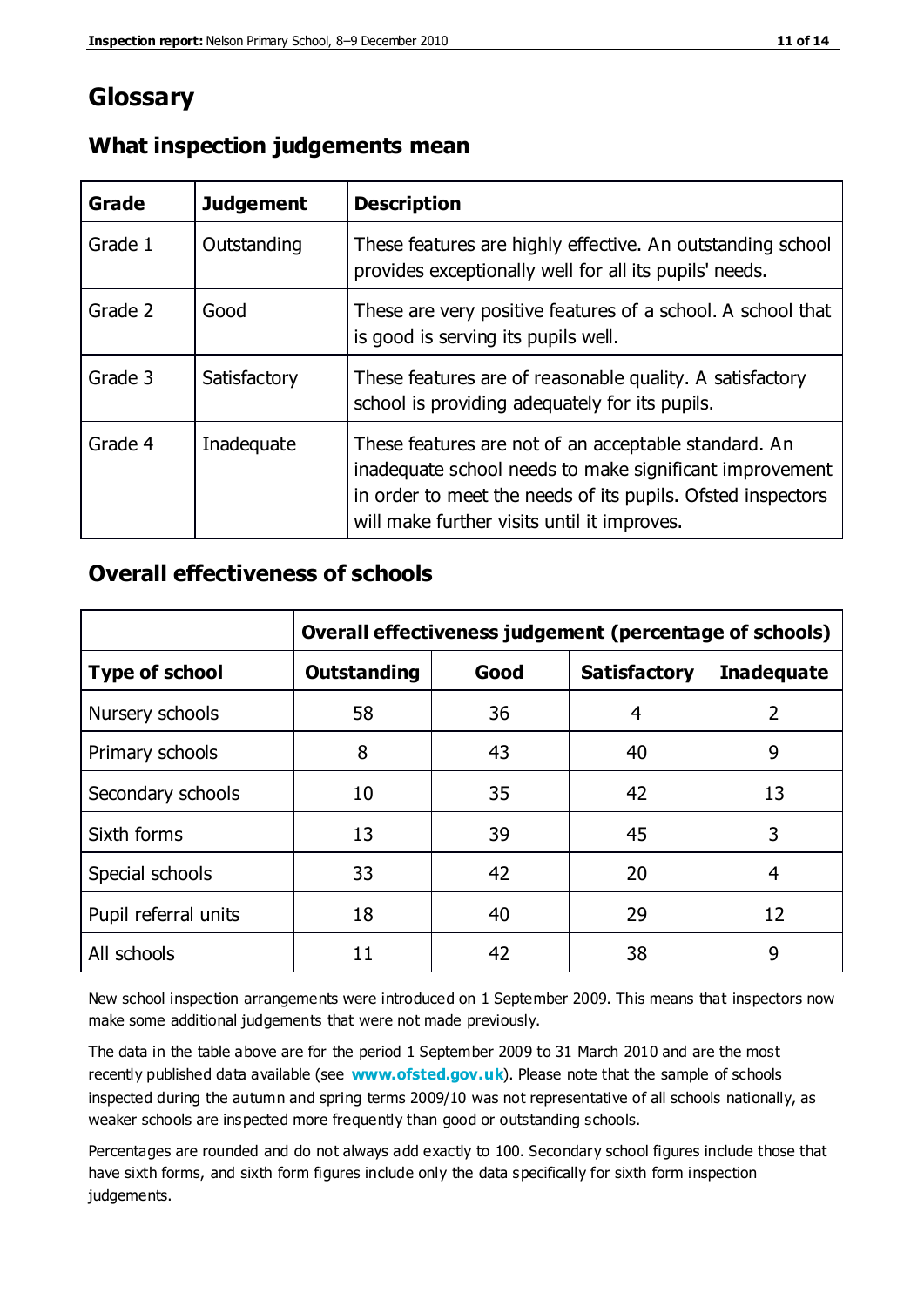# **Common terminology used by inspectors**

| Achievement:               | the progress and success of a pupil in their learning,<br>development or training.                                                                                                                                                          |  |  |
|----------------------------|---------------------------------------------------------------------------------------------------------------------------------------------------------------------------------------------------------------------------------------------|--|--|
| Attainment:                | the standard of the pupils' work shown by test and<br>examination results and in lessons.                                                                                                                                                   |  |  |
| Capacity to improve:       | the proven ability of the school to continue<br>improving. Inspectors base this judgement on what<br>the school has accomplished so far and on the quality<br>of its systems to maintain improvement.                                       |  |  |
| Leadership and management: | the contribution of all the staff with responsibilities,<br>not just the headteacher, to identifying priorities,<br>directing and motivating staff and running the school.                                                                  |  |  |
| Learning:                  | how well pupils acquire knowledge, develop their<br>understanding, learn and practise skills and are<br>developing their competence as learners.                                                                                            |  |  |
| Overall effectiveness:     | inspectors form a judgement on a school's overall<br>effectiveness based on the findings from their<br>inspection of the school. The following judgements,<br>in particular, influence what the overall effectiveness<br>judgement will be. |  |  |
|                            | The school's capacity for sustained<br>improvement.                                                                                                                                                                                         |  |  |
|                            | Outcomes for individuals and groups of pupils.                                                                                                                                                                                              |  |  |
|                            | The quality of teaching.                                                                                                                                                                                                                    |  |  |
|                            | The extent to which the curriculum meets<br>pupils' needs, including, where relevant,<br>through partnerships.                                                                                                                              |  |  |
|                            | The effectiveness of care, guidance and<br>support.                                                                                                                                                                                         |  |  |
| Progress:                  | the rate at which pupils are learning in lessons and<br>over longer periods of time. It is often measured by<br>comparing the pupils' attainment at the end of a key                                                                        |  |  |

stage with their attainment when they started.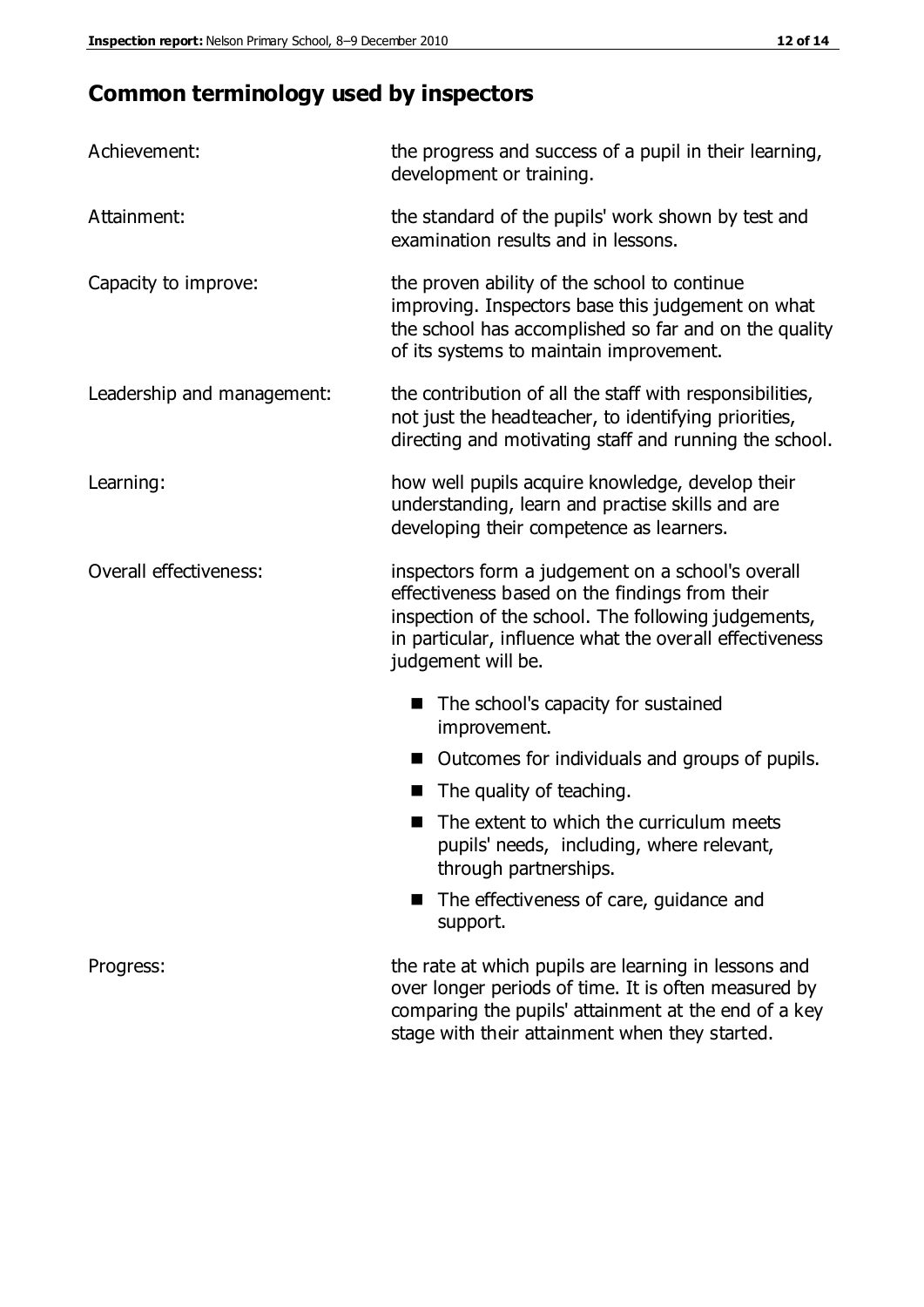#### **This letter is provided for the school, parents and carers to share with their children. It describes Ofsted's main findings from the inspection of their school.**

10 December 2010

#### Dear Pupils

#### **Inspection of Nelson Primary School, Birmingham, B1 2PJ**

Thank you for being so welcoming and friendly when we visited your school recently. We all enjoyed our visit and liked hearing about all the things you like doing at school. I really enjoyed seeing you all playing your brass instruments so well. We think you go to a good school and want to let you know what we found out during our visit.

You make good progress throughout the school even though many of you did not start here in the Nursery or Reception classes. We are pleased that you feel safe in school. You are very well cared for and you are confident that there are plenty of adults who will help you if you are upset or worried. Your behaviour is good, you try hard in your learning and are happy helping each other or those not so fortunate. You know how important it is to lead a healthy lifestyle. We were pleasantly surprised at how many of you have school dinners and pleased to see so many of you using the salad trolley. You enjoy taking responsibilities and your school council makes many good suggestions. We think the school has good teachers, teaching assistants and leaders who are helping you to learn as well as you can. This is shown by how much the school has improved in the last two years. We think that, with your help, it can get even better so we have suggested to your headteacher and his staff ways we think will help improvement.

Your standards in writing and mathematics have improved but we think they can get even better if all your teachers, with your help, make sure that you pay attention to correcting spellings, grammar and punctuation. Also, we would like you to spend more time on learning to calculate and solve problems in mathematics. We are asking your teachers to give you more chances to speak in lessons; please can you try to use whole sentences more often when you are answering questions? Finally, we have suggested that the members of the governing body have training to help them play a bigger part in running the school. We know that with your cooperation the school will be even more successful.

Yours sincerely

Rodney Braithwaite Lead inspector